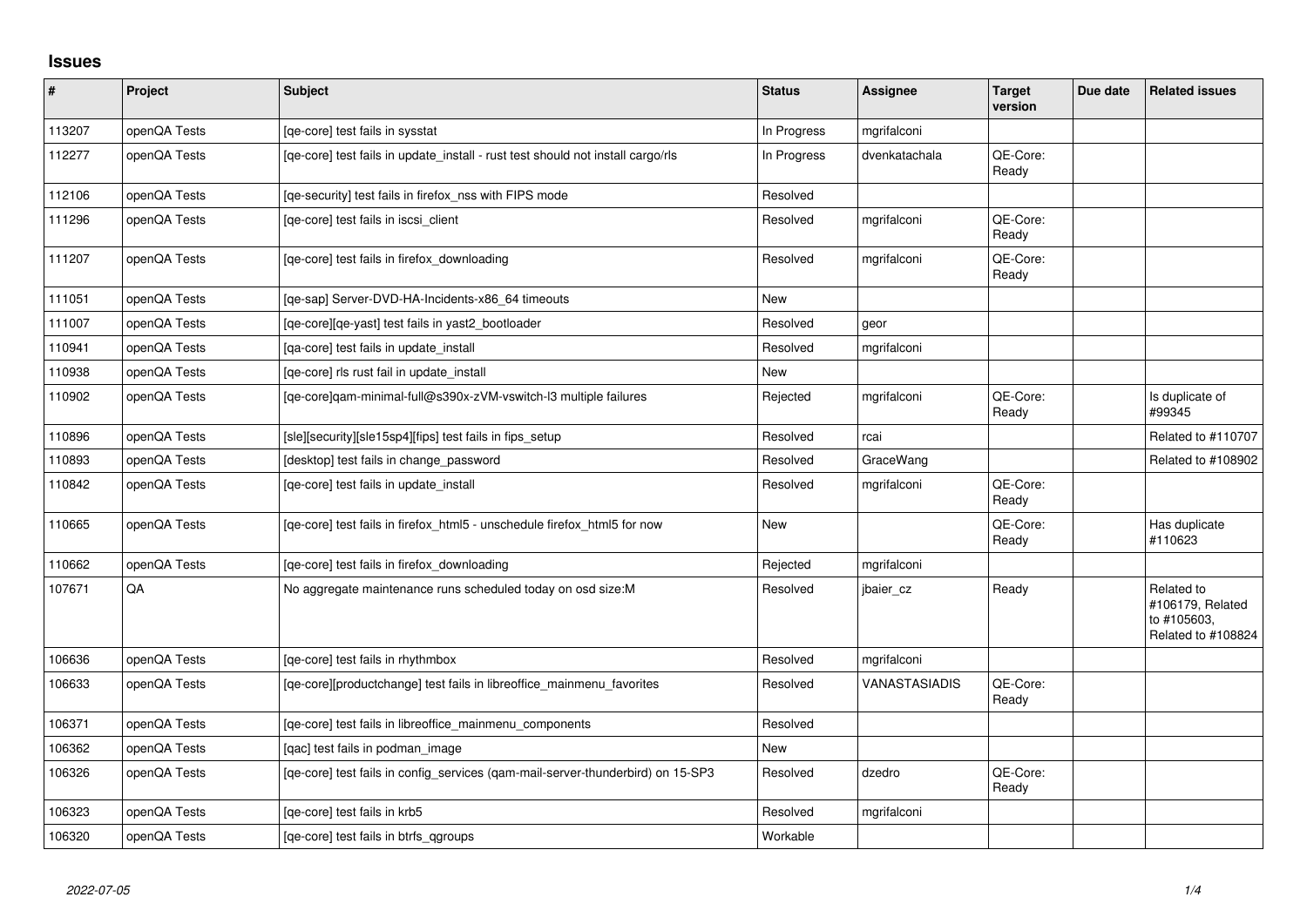| #      | Project        | <b>Subject</b>                                                                                          | <b>Status</b> | <b>Assignee</b>      | <b>Target</b><br>version | Due date | <b>Related issues</b>                                               |
|--------|----------------|---------------------------------------------------------------------------------------------------------|---------------|----------------------|--------------------------|----------|---------------------------------------------------------------------|
| 106179 | QA             | No aggregate maintenance runs scheduled today on osd - dashboard.gem.suse.de<br>down size:S             | Resolved      | osukup               | Ready                    |          | Related to<br>#106546, Related<br>to #107227,<br>Related to #107671 |
| 106059 | openQA Tests   | [qe-core] test fails in consoletest_finish                                                              | Resolved      | punkioudi            |                          |          |                                                                     |
| 105148 | openQA Tests   | [qe-core] test fails in openssl_nodejs                                                                  | Resolved      | mgrifalconi          |                          |          |                                                                     |
| 103557 | openQA Project | Aggregate different versions into the same build openga in group_overview pages                         | Rejected      | okurz                | future                   |          | Is duplicate of<br>#53264                                           |
| 103002 | openQA Tests   | [qe-core] test fails in openssl_nodejs SLE 15 GA and SP1                                                | Resolved      | mgrifalconi          |                          |          |                                                                     |
| 101941 | openQA Tests   | [qe-core] test fails in libreoffice_recent_documents                                                    | Resolved      | dzedro               | QE-Core:<br>Ready        |          |                                                                     |
| 101882 | openQA Tests   | [qe-core] aarch64 workers: test fails in patch_and_reboot                                               | New           |                      |                          |          |                                                                     |
| 101879 | openQA Tests   | [ge-sap] test fails in Sysctl                                                                           | Resolved      | rbranco              |                          |          |                                                                     |
| 101861 | qe-yast        | [qe-yast] test fails in yast2_keyboard due to sporadic gnome notification popup                         | Closed        | JERiveraMoya         | Current                  |          |                                                                     |
| 101824 | openQA Tests   | [qe-sap] test fails in saptune                                                                          | <b>New</b>    |                      |                          |          |                                                                     |
| 99591  | openQA Tests   | [qe-core] many test called with qa_run.pm fail                                                          | Resolved      | dzedro               | QE-Core:<br>Ready        |          | Related to #99714                                                   |
| 99381  | openQA Tests   | [qe-core] test fails in smt_server_install                                                              | Resolved      | <b>VANASTASIADIS</b> |                          |          |                                                                     |
| 99375  | qe-yast        | [qe-yast] test fails in yast_keyboard                                                                   | Closed        |                      |                          |          |                                                                     |
| 97283  | openQA Tests   | [qa-core][sporadic] test fails in ovs_server                                                            | New           |                      |                          |          |                                                                     |
| 97280  | openQA Tests   | [kernel-qa] test fails in bpf_prog05 and ptrace10                                                       | Resolved      | MDoucha              |                          |          |                                                                     |
| 97274  | QA             | qam dashboard improvement ideas                                                                         | New           |                      | future                   |          | Related to #94838.<br>Related to #104209                            |
| 97202  | openQA Tests   | [qe-core] unschedule or softfail gnome_music                                                            | Resolved      | punkioudi            |                          |          |                                                                     |
| 97121  | QA             | [epic] enable qem-bot comments on IBS (was: enable qa-maintenance/openQABot<br>comments on smelt again) | New           |                      | future                   |          | Related to #96998                                                   |
| 97118  | QA             | enhance bot automatic approval: check multiple days                                                     | New           |                      | future                   |          | Related to #104209                                                  |
| 97016  | openQA Tests   | [ge-core] test fails in sshd                                                                            | Resolved      | geor                 | QE-Core:<br>Ready        |          |                                                                     |
| 97013  | openQA Tests   | [qe-core][qe-yast] test fails in handle_reboot, patch_and_reboot, installation                          | New           |                      |                          |          | Related to #95458                                                   |
| 97007  | openQA Tests   | [qa-core] test fails in dracut_enhanced                                                                 | Blocked       | punkioudi            |                          |          | Related to #97004,<br>Related to #112676                            |
| 97004  | openQA Tests   | [yast] mru-install-minimal-with-addons boots to desktop instead of console                              | Resolved      | <b>JERiveraMoya</b>  |                          |          | Related to #97007                                                   |
| 96989  | openQA Tests   | [qa-core] test fails in rmt_feature                                                                     | Resolved      | mgrifalconi          | QE-Core:<br>Ready        |          |                                                                     |
| 96977  | openQA Tests   | [qac] test fails in t12_ssid_format fails since its introduction                                        | Resolved      | cfconrad             |                          |          |                                                                     |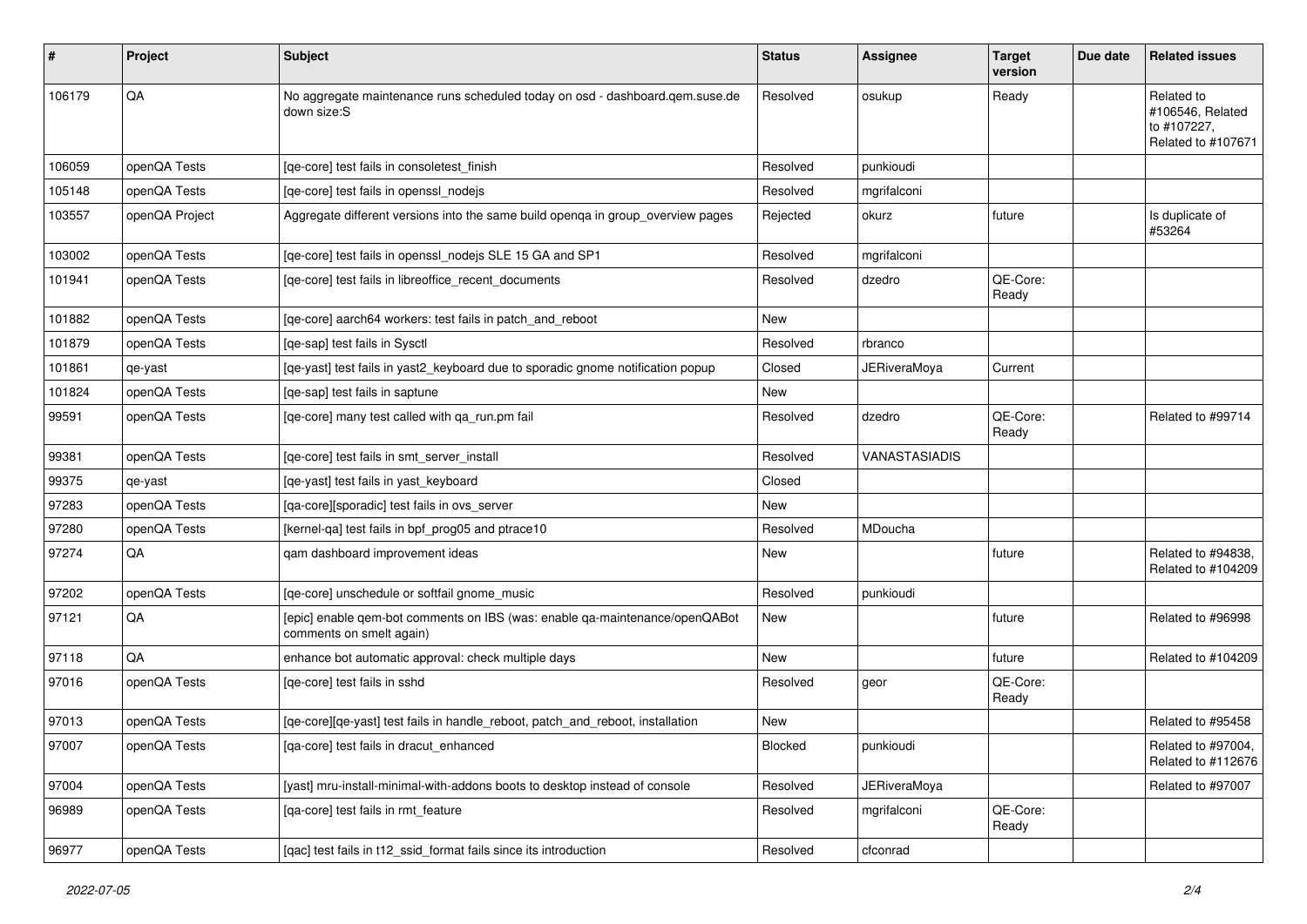| $\vert$ # | Project      | Subject                                                                               | <b>Status</b> | <b>Assignee</b> | <b>Target</b><br>version | Due date | <b>Related issues</b>                                                                                                                                           |
|-----------|--------------|---------------------------------------------------------------------------------------|---------------|-----------------|--------------------------|----------|-----------------------------------------------------------------------------------------------------------------------------------------------------------------|
| 95905     | openQA Tests | [qe-core][sporadic] test fails in 1_openssh - Wipe mau-qa_userspace_openssh           | Resolved      | geor            | QE-Core:<br>Ready        |          |                                                                                                                                                                 |
| 95759     | openQA Tests | [qe-core] test fails in first_boot                                                    | Resolved      | mgrifalconi     | QE-Core:<br>Ready        |          |                                                                                                                                                                 |
| 95724     | openQA Tests | [ge-core] move vim out of installation tests                                          | Resolved      | zluo            |                          |          | Related to #56651,<br>Related to #95365                                                                                                                         |
| 95691     | openQA Tests | [qe-core] test fails in grub2_test                                                    | Resolved      | dzedro          | QE-Core:<br>Ready        |          |                                                                                                                                                                 |
| 95689     | openQA Tests | [qa-core] test fails in zypper_migration since months - make it softfail if possible  | New           |                 |                          |          |                                                                                                                                                                 |
| 95653     | openQA Tests | [qe-core] test fails in gnome_music                                                   | Rejected      |                 |                          |          |                                                                                                                                                                 |
| 95365     | openQA Tests | [qe-core] move ncurses out of installation tests                                      | Resolved      | zluo            | QE-Core:<br>Ready        |          | Related to #95724,<br>Related to #95362                                                                                                                         |
| 95362     | openQA Tests | [qe-core] make zypper_call use serial terminal regardless of the architecture         | Workable      | szarate         |                          |          | Related to #95365,<br>Related to #90008,<br>Related to #75319                                                                                                   |
| 94723     | openQA Tests | [qe-yast][qe-core][qem] test fails in installation due to SCC key rotation            | Closed        |                 |                          |          |                                                                                                                                                                 |
| 94534     | openQA Tests | [qem][qe-core] test fails in scc_registration                                         | Resolved      | okurz           |                          |          |                                                                                                                                                                 |
| 94264     | openQA Tests | [migration] test fails in boot_to_desktop in mru multipath tests sometimes            | Resolved      | dzedro          | QE-Core:<br>Ready        |          |                                                                                                                                                                 |
| 94177     | openQA Tests | [qe-core][qem][piglit] test fails in pidgin_IRC: Disconnected, session limit exceeded | Resolved      | tjyrinki_suse   | QE-Core:<br>Ready        |          | Related to #94288.<br>Related to #94441                                                                                                                         |
| 94171     | openQA Tests | [qem][sap] test fails in check_logs about 50% of times                                | Rejected      |                 |                          |          | Related to #95458                                                                                                                                               |
| 94126     | openQA Tests | [qe-sap][qem][sap] test fails in boot_from_pxe                                        | New           |                 |                          |          |                                                                                                                                                                 |
| 94033     | openQA Tests | [gem][gac] test fails in validate btrfs                                               | Rejected      |                 |                          |          |                                                                                                                                                                 |
| 92566     | openQA Tests | [qe-sap][qem][SAP]test fails in Sysctl                                                | Resolved      | jadamek         |                          |          |                                                                                                                                                                 |
| 92560     | openQA Tests | [qe-sap][qem][sap]test fails in partitioning_firstdisk                                | New           | jadamek         |                          |          |                                                                                                                                                                 |
| 92482     | openQA Tests | [qem][qe-core] test fails in update_install                                           | Resolved      | mgrifalconi     |                          |          |                                                                                                                                                                 |
| 91554     | openQA Tests | [qem][leap][opensuse][qe-core] Update GM images before running upgrade tests          | Feedback      | apappas         | QE-Core:<br>Ready        |          | Related to #89263,<br>Related to #97487,<br>Related to #97484,<br>Related to<br>#107620, Related<br>to #107965,<br>Related to<br>#108692, Related<br>to #108797 |
| 90896     | openQA Tests | [qe-sap][qem][sporadic] test fails in check_cluster_integrity                         | New           | jadamek         |                          |          |                                                                                                                                                                 |
| 90893     | openQA Tests | [gem][ga-core] test fails in firefox private - Needle facebook favicon change         | Resolved      | geor            | QE-Core:<br>Ready        |          |                                                                                                                                                                 |